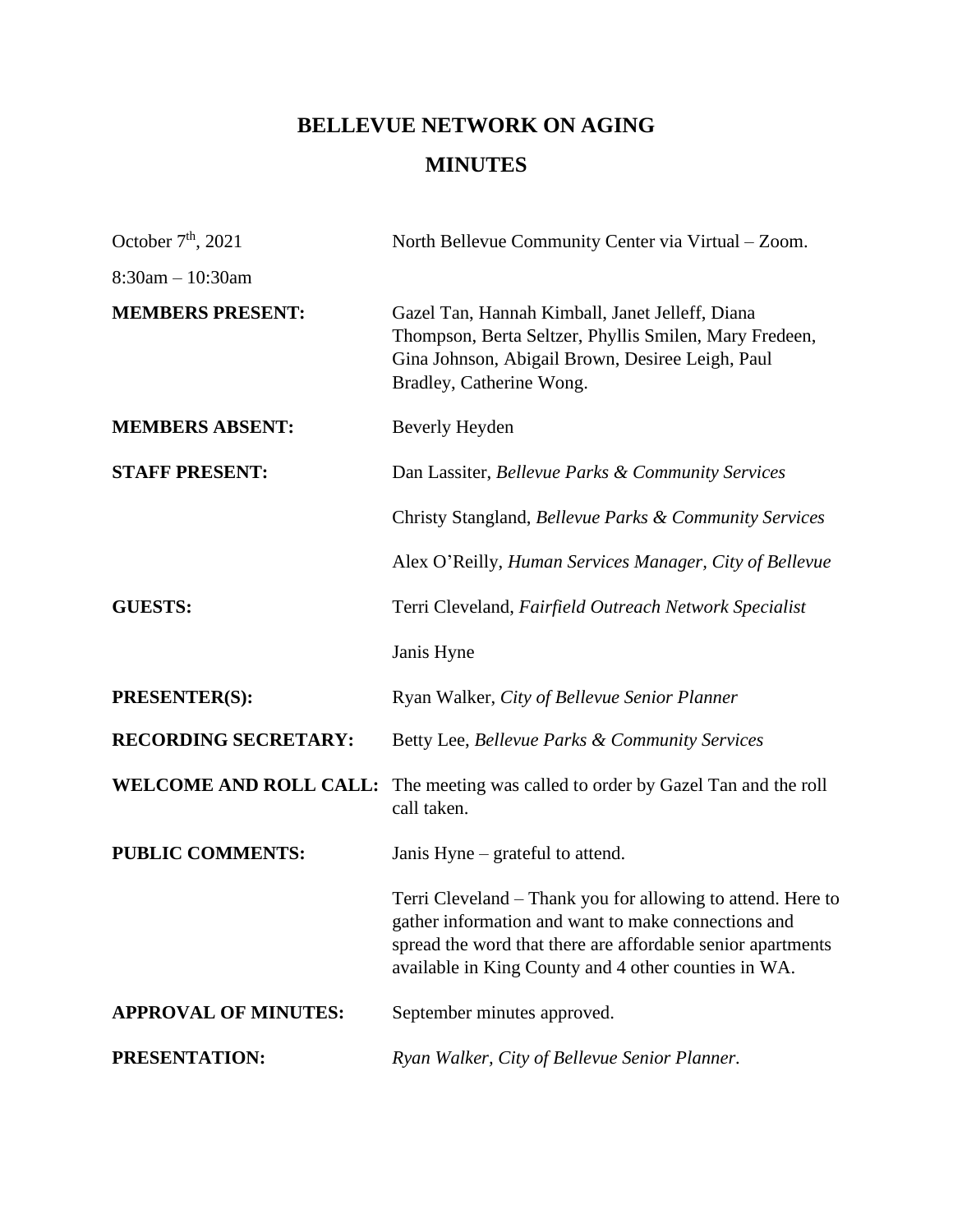## *2022 City of Bellevue Parks & Open Space System Plan Update*

- ❖ Parks & Open Space System Plan Introduction
	- 2,710 acres across 78 parks, community centers/rec facilities, and additional undeveloped open space.
		- o 15 acres added since 2016 along with development and renovation of existing parks.
	- 1.5 miles of publicly accessible waterfront.
	- 98 miles of trails.
	- Schools provide additional programmed facilities and trails.
- ❖ Parks & Open Space Systems is part of variety of policy and planning documents. The comprehensive plan forms the basis for all the work in the city. The department strategic plan and other planning documents that hold the department vision within them. This plan is different from the recreation program plan which focuses on the programming elements.
- ❖ Within all these planning documents is Equity, a system of fairness, which forms the backbone of what is looking to accomplish. Equitable access is a right and fundament to our mission.
- ❖ What is the Parks and Open Space System Plan?
	- ~20 year plan, updated every 6 years. Conveys long-range guidance for acquisition, development, and enhancement based on community needs and holds the big ideas. It is a long-range guidance document, not a budget or regulatory document.
- ❖ Why is the plan created?
	- Assess and evaluate to meet the needs of residents.
		- o Provide a guide for the future
		- o Establish capital improvements priorities
	- Planning and accreditation requirements.
		- o National Recreation and Parks Association (NPRA) accreditation
		- o WA Recreation and Conservation Office grants (RCO)
- ❖ Parks System Planning
	- Focus Areas
		- o Open Space, greenways, wildlife corridors and trails
		- o Parks facilities
		- o Active recreation facilities
		- o Urban Park systems
		- o Waterfront access
		- o Partnership opportunities
		- o Historic, cultural and art resources
- $\triangleleft$  Capital project objectives what is of interest to acquire, develop, and/or enhance/preserve within each focus area.
	- Existing plan 2016 capital project objectives (selection)
		- o Expanding multi-use trail and greenway trail systems, including wayfinding.
		- o Add neighborhood parks in underserved areas.
		- o Develop existing undeveloped park properties.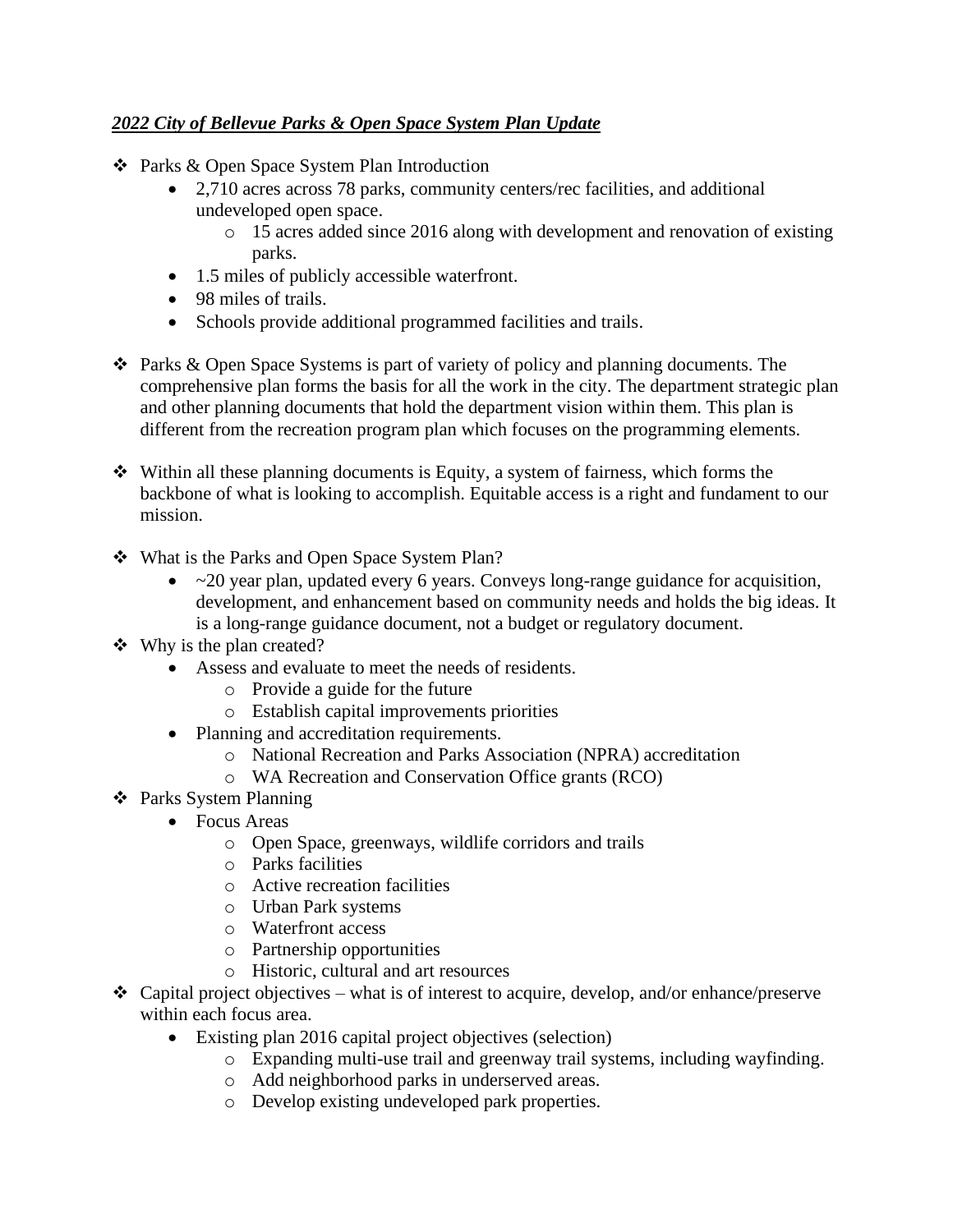- o Expand community center locations.
- o Develop and enhance various sports fields.
- o Expand off-leash dog areas.
- o Focus on urban parks expansion and enhancement.
- o Acquire and/or develop identified waterfront access locations.
- o Look for partnerships to create parks and expand facilities.
- Built Environment
	- o About 53% of households own their home.
	- o Of housing units, over half are multi-family.
	- o Density is increasing with infill development in many neighborhoods.
- Walkable access (level-of-service)
	- o Goal: Ensure that 100% of Bellevue residents are within 1/3 mile of a park, open space, or trail by 2050.
		- Currently about 73.5% of residents that meet these criteria.

#### ❖ Public Outreach

- Many ways to participate
	- o Surveys
		- Submit feedback (web or direct to staff)
		- Attend a meeting
- ❖ System Planning Opportunities
	- Remain a City in a Park with increasing urbanization
	- Meet the needs of an increasingly diverse population
	- Inspire civic engagement
	- Enhance our parks to reflect contemporary trends
	- Respond to the needs in our community
- ❖ Project Timeline
	- Spring 2021 Project initiation.
	- Summer 2021 Inventory, initial meetings.
	- Fall 2021 Public outreach, mapping.
	- Winter 2022 Draft plan for review.
	- Spring 2022 Plan adoption.
- ❖ We want to hear your big ideas!
	- Your feedback will help us create a better park, trail, and open space system.
	- In your experience, what is working well in Bellevue's Park Trail, and Open Space System?
	- Alternatively, what elements might be considered for improvement or attention?
	- How can we make parks more welcoming for people of all ages, abilities, and backgrounds?
	- Are there parks where we need easier or safer access?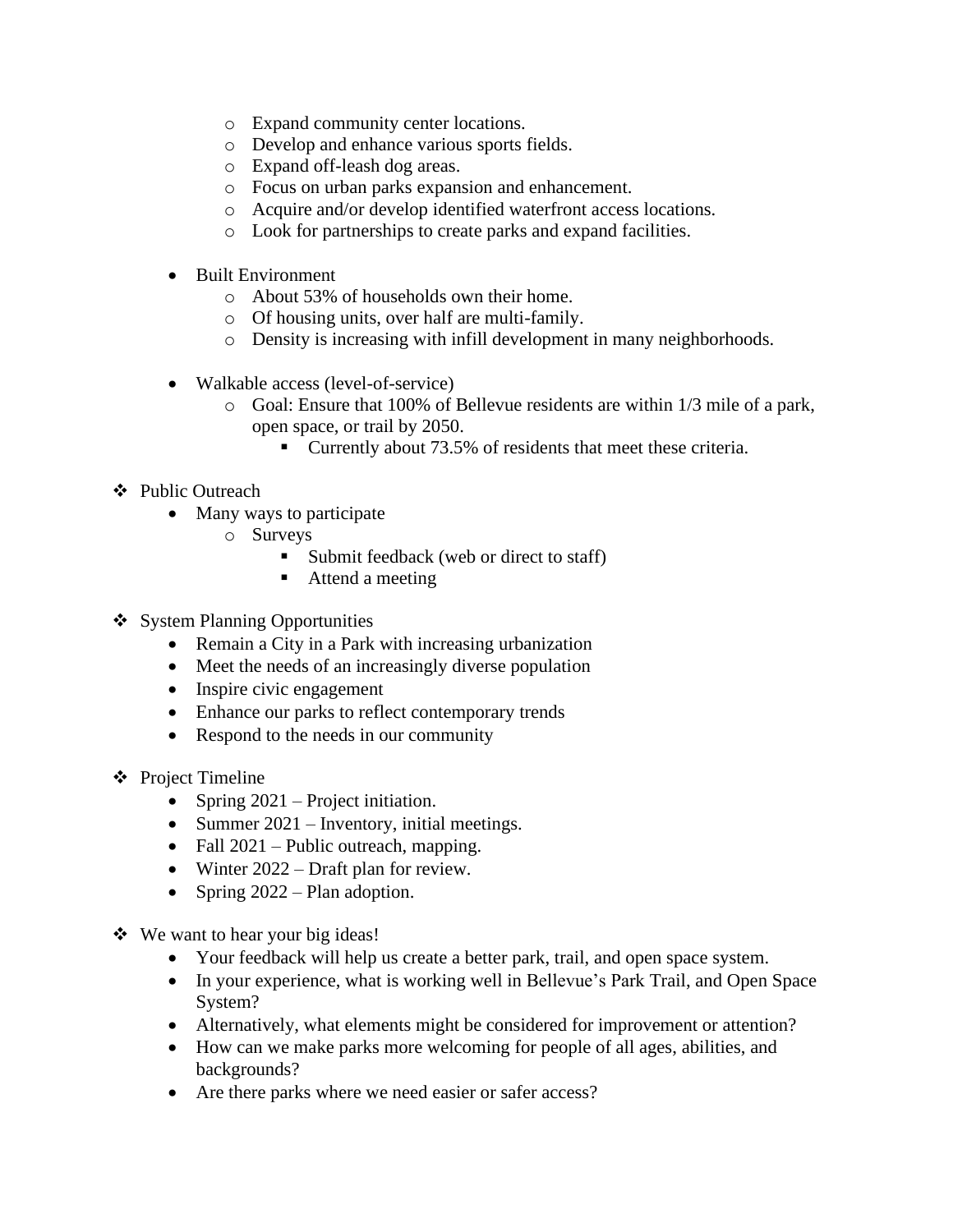## **Q&A Session**

Q: Is there a map of all the parks available to the public? It has been difficult to find this for outreach.

A: Yes, on the website – Parks and Trail Guide. Available at some community centers.

Q: What does it take to get a project in the system plan? For instance, if North Bellevue Community Center (NBCC) needs a playground, how can we make that get on the books? A: Need input from community and staff. Hearing from the community and identifying the need will be the first step. Currently there's an objective in the plan for NBCC but it is relatively broad and calls for additional facilities. We can look at refining that and see what it might need. There's no hard and fast rule how an objective gets in the plan but looked at as a big idea that comes out of the planning process and from there it moves into budgeting and gain traction and more specificity over time.

Q: Concern for restrooms, lighting and parking for access and usability. What role does the Parks Department play in the disappearing tree canopy? How does Parks Dept. respond to a homeless encampment in COB parks?

A: Restrooms/parking highlights a need to examine where restrooms are across the board - this plan will set out a goal for this concern. Tree canopy – looking at the health of the tree canopy and where it could be enhanced, due to be completed in early 2022. Homeless encampment – the City of Bellevue works with the Homeless Outreach Coordinator and the policy department as needed when there are encampments.

Q: What does it mean to "hear from the community" in order to get a project in the system plan? A: Write letters, round up people to voice their needs, attend meetings.

Q: Would love to see more mobility access including parking, restroom facilities - especially for older adults. Broad platformed or paved access for wheelchairs and walkers. How long is the current deferred maintenance going to last? What is the city doing about encampments in trails and parks? We have not had productive response from the city's homeless coordinator. A: Deferred maintenance – hoping this changed through time. Have less renovation needs that can be met and new projects coming onboard and how they will be maintained. Certainly looking at options on how to meet highest priority goals with he current funding.

Q: Any plans for adult fitness equipment which will include access for altered mobility? A: Not sure if it's in the current plan but it has been discussed as this is becoming more popular.

Q: (comment) The printed pamphlets are needed in addition to having it online for community outreach need at multiple venues. Please consider the importance of keeping undeveloped land. Tree canopy studies, how many trees are going to be cut down before developing a new plan? Please protect our trees from being cut down in order to build big houses.

Q: Trails map – can there be a marking on the map to show what trails are accessible to what degree? Are exercise equipment being considered for future parks plan?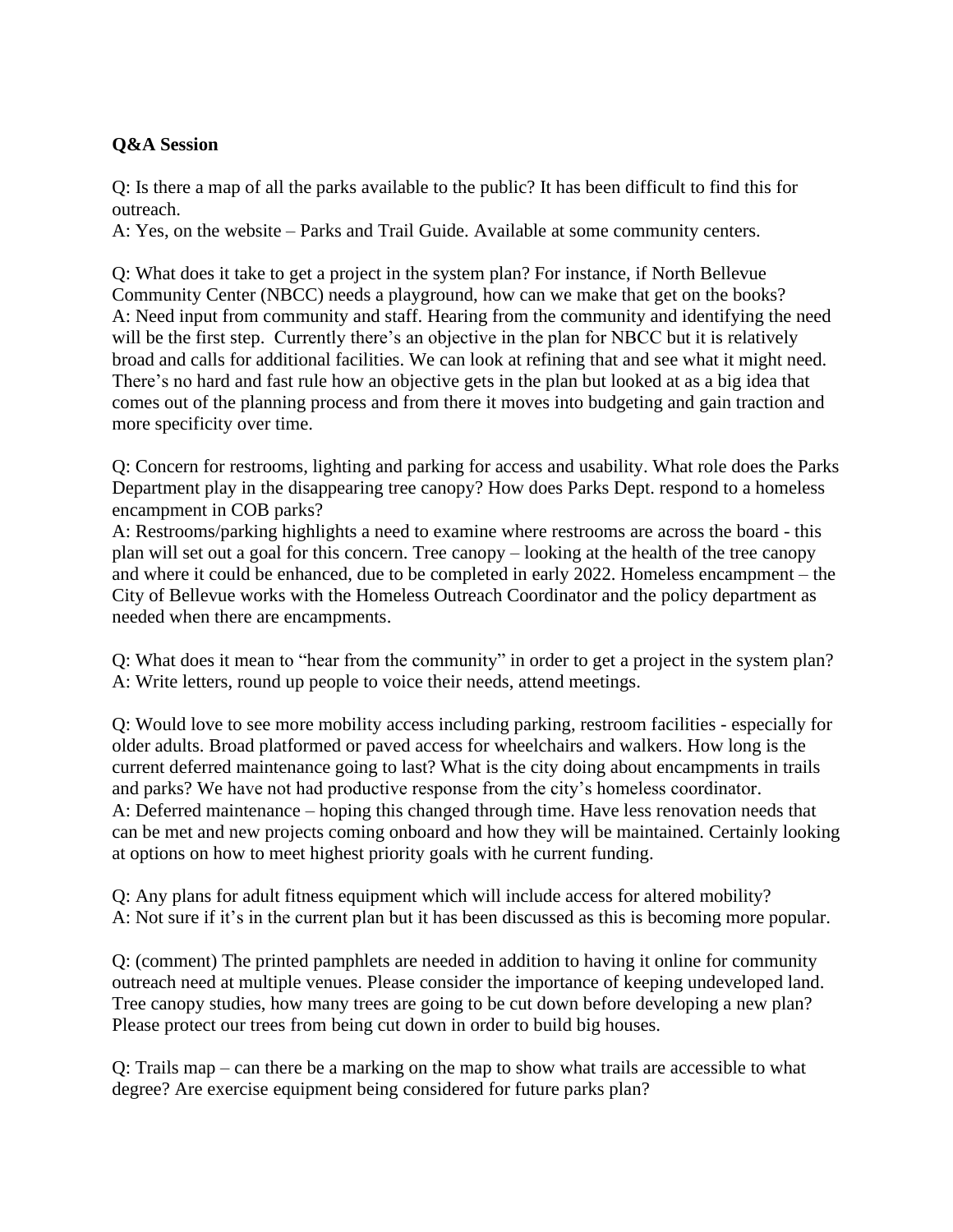A: Exercise equipment is starting to make a come-back especially during Covid times. There is a potential addition through a private partnership that may be occurring in the future in downtown area.

Q: In regard to the trail in Woodridge, you have no way of knowing what area it leads to after you enter the trail. Wondering if there's a way access more detailed trails info while on the trail, perhaps with a QR code or signs that show you where you're heading. A: Wayfinding is mentioned in the current plan but needs to be looked at closer for enhancement.

Q: Have there been a consideration to look at demographics and seeing that certain services and offerings should be relocated to an area that is closer to the target audience? It would be great for older adults to have services at a walkable distance without a need for transportation. A: Yes, demographics are one of the first analysis that happens over time. Updates to the plan will look at where the trends are pointing, where there's an increase in older adult population, where might be increased youth, etc. Over time, facilities should be located within the areas in need and that is the intent of the Parks Plan.

Q: Concern for senior citizens sharing park trails with wheeled recreational vehicles. Will there be indications where people are free to walk without fear of getting hit by fast moving recreation vehicles?

A: Because trail systems expand through time, there are certainly more populated trails over time. It was discussed that there could potentially be separate paths for different uses. For existing trails with shared paths, it will take a long time separating the uses. Please provide input on specific areas of concern.

Q: Is there a place where one can find out about what's going on with certain parks in the city? A: Yes, there are in-progress plans and studies on the website but it needs to be updated with most current information.

**SPECIAL VISIT by Alex OReilly** Retiring at the end of October after more than 24 years of dedicated service with the City of Bellevue. BNOA appreciates all that she has done for the City of Bellevue and older adults and wishes her well.

#### **HUMAN SERVICES:** *(Christy Stangland)*

- Lindsay Masters will be coming next month and will hopefully talk about 1590 capital funding.
- Closing the Human Services Consumer Survey today, thank you for helping with outreach, received 114 responses.
- Debbie Lacey from Eastside for All and someone from CISC will be attending the joint Human Services Commission meeting on Oct  $26<sup>th</sup>$  and presenting on hate crimes and bias incidents. Christy had a "community conversation for the needs" update with both of them and it was an incredibly impactful presentation. Meeting will be posted on the human services website, please think about attending or reading the notes after it's posted.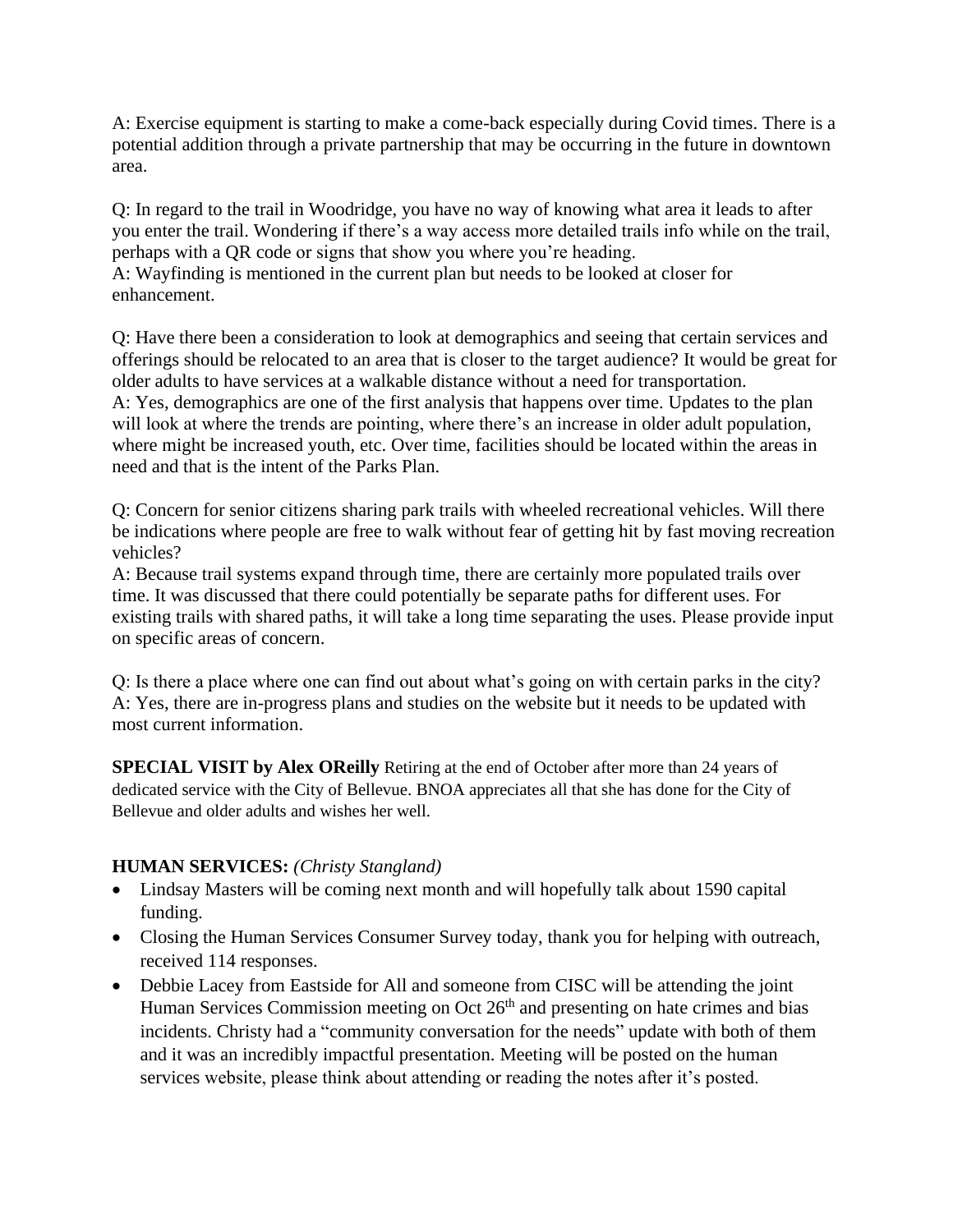Question for Christy – Would like to confirm phone numbers for older adults resource website for programs such as Bellevue Fire Cares, home repair, utility discount, etc. The numbers just ring for a very long time until you can leave a message. Is there an easier way to reach those places? How can we confirm information? Where can people pick up printed resource information?

A: 211, East King County Resource Guide. Community Connections website is currently offline due to outdated information. The Human Services number is available for questions and can give referrals. Due to Covid restrictions, printed materials were not distributed as much as usual but still available through community centers and Human Services website.

**COMMITTEE REPORTS:** *Members were asked to read the following committee report minutes before the meeting for discussion:* 

## **ADVOCACY COMMITTEE MINUTES:**

1. Discussion of meetings with legislative assistants. Attendees: June, Kathy, Diana, Karen, Barbara, Desiree, Abigail, and Gina. Federal agenda and Karen's dental story emailed to assistants of Rep. Smith and Senators Cantwell and Murray. Karen's dental story also emailed to Eleanor of Rep. Schrier's office, who Diana met on behalf of EHSF. Kathy shares that Medicare Advantage now mandates dental coverage up to \$1500/yr. Diana mentions that Kaiser is adding dental coverage. Group discussed experiences with meetings, most positive with Rep. Smith Asst., Marvin Eng, and Sen. Murray office assistant. Diana feels the needs of BNOA were heard but challenges exist with getting agreements and bills passed and spending approved.

2. Federal issues discussed: Options include cutting federal spending limits and increasing individual state coverage. Karen discussed voting rights bill which hasn't passed.

3. Diana announced WA State Senior Citizens Lobby Virtual Conference, Thurs. Oct 21, 0900- 1600. Diana encourages attendance, anticipates a valuable meeting. Kathy states event is long but very interesting, City of Kirkland may cover cost of KSC attendance. Prominent local politicians typically in attendance, schedule varies.

4. Local issues impacting older adults: KSC and BNOA partnering to address middle income housing supply as a local issue with Joint Housing Commission. Desiree suggests that increased general engagement needed, for example, on infrastructure needs. Abigail emphasized need for local advocacy with local leaders, provided Silver Cloud shelter hotel example. Kathy suggests starting with Planning Commission outreach to determine upcoming city plans. Diana mentioned example of parking reductions within ¼ mile of transit as state law which may not reflect the mobility needs of older adults. Barbara encourages writing letters and reaching out to local leaders (planning commissioners, city managers, council). Bellevue and Kirkland have councilmanager form of local governance with city manager and staff having significant control of city operations. Karen and Kathy express a general feeling of frustration and apathy with current system.

5. Next month, discuss legislative agenda. Abigail to address King County supportive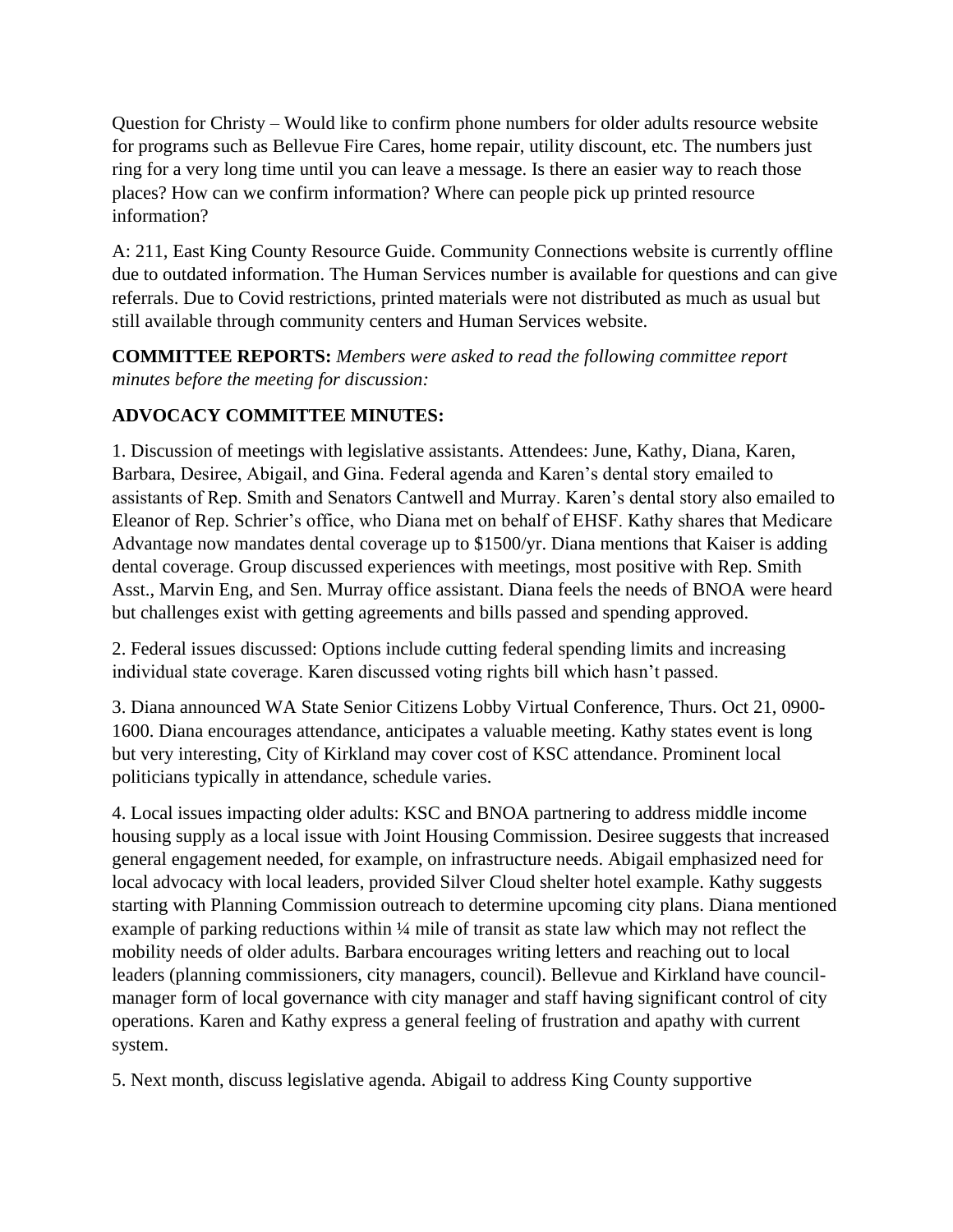housing plan including former Silver Cloud Hotel location at 2122 152ND AVE NE, Redmond (borders Bellevue). Diana will cover state legislative issues featured at Senior Lobby Day.

6. Other: June Palon discussed walking issues along Lake Ave W., Kirkland, with impaired access to downtown Kirkland and loss of trees. Diana proposes a walk day at Bellevue Botanical Garden for persons with Alzheimer's Disease, Dan states this event will likely occur in the spring.

# **OUTREACH & EDUCATION COMMITTEE MINUTES:**

- Gazel, Desiree and Diana attended 2-day Dementia Friendly Washington workshop, strong connection to our interest in providing additional outreach resources to caregivers, even though this is a bad time to attempt providing "in person" activities and caregiver respite. NBCC is in an excellent position to expand on "dementia friendly" activities. Would collaboration with Old Friends Club be a good starting point?
- Recruiting for several open positions on BNOA -- only 4 applications so far, need at least 8. Agreement to put notices in Bellevue Essentials program newsletter (Julie Ellenhorn), Neighborhood News (Mark Heilman), and City of Bellevue public service announcement. How about posting on NextDoor? Deadline extended to October 17.
	- ❖ There's an all-day seminar online by WA Senior Citizen's Lobby regarding issues that are affecting seniors that will be presented to the legislature. Diana will email everyone information on how-to register, will cost about \$30 to attend.

# **HOUSING AND TRANSPORTATION MINUTES:**

- Speaker for BNOA from ARCH not yet secured, Christy will reach out to Lindsay Masters. Affordable Housing summit on 9/23, Gazel will forward link. Holden of Bellevue, no one visited grand opening.
- ARCH website carries many senior options that are not affordable, many prices outdated, is it a viable tool today? How do new affordable units make their way onto the website? How do people find out and get in line for affordable senior units? Should BNOA continue to play a role in this website?
- Should we think about a platform for advocacy for "middle" housing position for older adults? would it be viable? who would be our target audience? who would help/support us? Human services from each City? ARCH ? How about Tom Minty and Mindy Garner as "mentors" for senior focused affordable housing efforts? Do placement agencies and nonprofit referrals play a useful and effective role in helping seniors find affordable housing?
- KSC is updating their senior services directory. Anything can go into the print version of the directory, but only not-for-profit organizations and services can go onto the city's website.
- Let's line up a speaker to update BNOA on the DASH-Evergreen Court redevelopment project.
- Who is target audience for a community van service? Redmond and Kirkland efforts have not fared well, how will/could Bellevue be different? Would data and feedback from Crossroads Connect be of help?